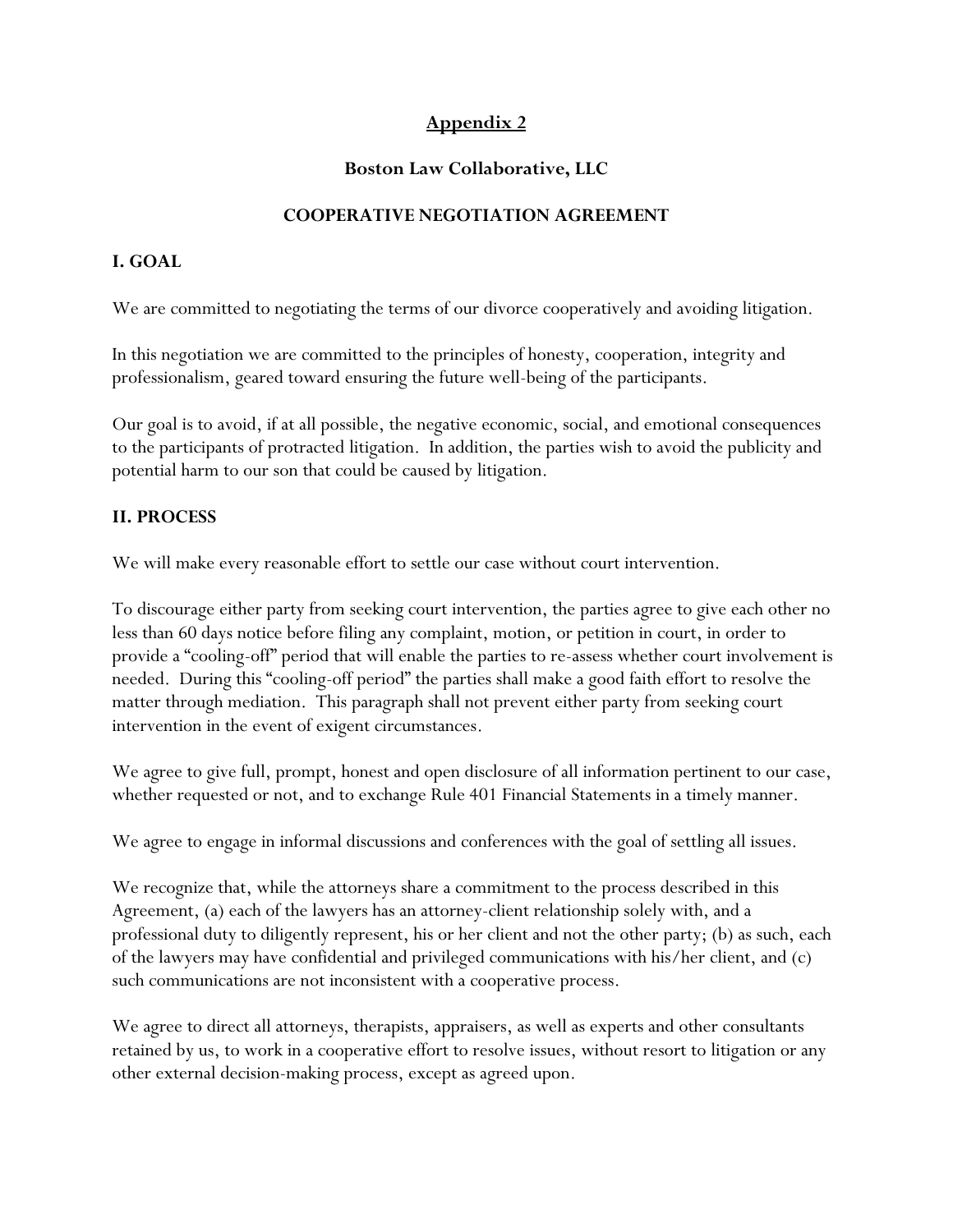We agree that commencing immediately: neither party will borrow against, cancel, transfer, dispose of, or change the beneficiaries of any pension, retirement plan or insurance policy or permit any existing coverage to lapse, including life, health, automobile and/or disability held for the benefit of either party without the prior written consent of the other party.

We agree that commencing immediately, neither party will change any provisions of any existing trust or will or execute a new trust or will without the prior written consent of the other party or an order of the court.

We agree that commencing immediately, neither party will sell, transfer, encumber, conceal, assign, remove or in any way dispose of any property, real or personal, belonging to or acquired by either party, without the prior written consent of the other party or an order of the court, except in the usual course of business or investing, payment of reasonable attorneys fees and costs, or for the necessities of life.

We agree that neither party will incur any further debts that would burden the credit of the other, including but not limited to further borrowing against any credit line secured by the marital residence, or unreasonably using credit cards or cash advances against credit or bank cards or will incur any liabilities for which the other may be responsible, other than in the ordinary course of business or for the necessities of life without the prior written consent of the other.

## **III. CAUTIONS**

The parties understand that there is no guarantee that the process will be successful in resolving our case.

We understand that the process cannot eliminate concerns about the irreconcilable differences that have led to the current conflict.

We understand that we are each still expected to assert our own interests and that our respective attorneys will help each of us to do so.

## **IV. ATTORNEY'S FEES AND COSTS**

We agree that both parties' attorneys are entitled to be paid for their services, and an initial task in this matter is to ensure payment to each of them. We agree to make funds available for this purpose.

## **V. PARTICIPATION WITH INTEGRITY**

We will work to protect the privacy and dignity of all involved, including parties, our children, attorneys and consultants. We will refrain from disparaging each other to colleagues, mutual friends, and acquaintances. We will treat as confidential all information about the other party's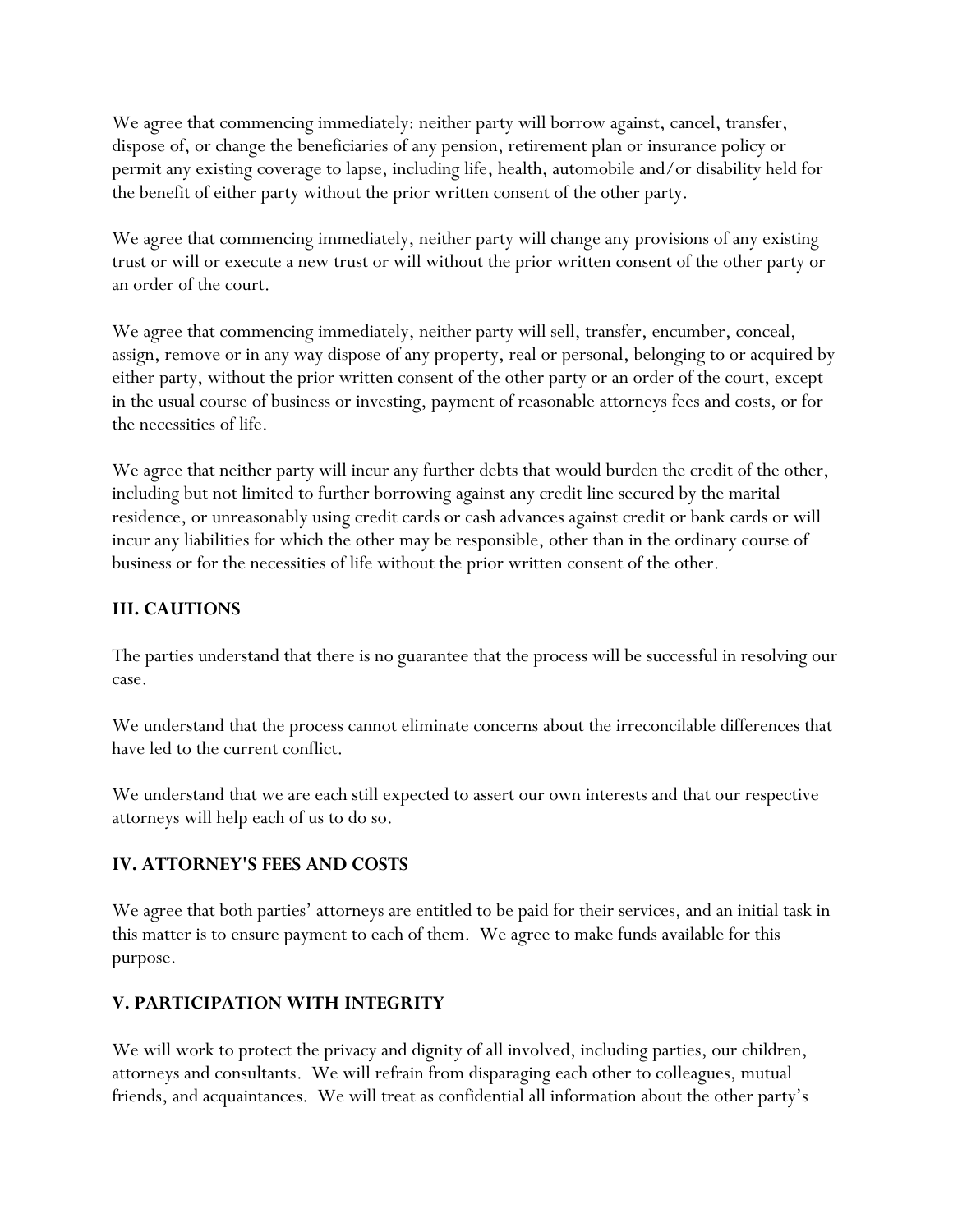medical, psychiatric, or psychological treatment, and refrain from disclosing any such information (except to our own lawyers, therapists, or others with a need to know).

We shall maintain a high standard of integrity and, specifically, shall not take advantage of each other or of miscalculations or inadvertent mistakes of others, but shall acknowledge and correct them.

## **VI. EXPERTS AND CONSULTANTS**

If experts are needed, the parties will consider retaining them jointly, ensure their payment, and share their work product. In the event that either party wishes to consult an expert separately, s/he shall do so with his or her own resources and not with jointly held funds.

# **VII. NEGOTIATION IN GOOD FAITH**

The parties acknowledge that each of our attorneys is independent from the other and represents only one party in this process.

We understand that the process, even with full and honest disclosure, will involve vigorous goodfaith negotiation.

We will take a reasoned position in all disputed issues. We will use our best efforts to create proposals that meet the fundamental needs of both of the parties. We recognize that compromise may be needed in order to reach a settlement of all issues.

Although we may discuss the likely outcome of a litigated result, none of us will use the threat of litigation as a way of forcing settlement.

## **VIII. THE CHILDREN**

The parties agree to make every effort to reach amicable solutions about sharing the enjoyment of and responsibility for the children that promote the children's best interests. The parties agree to act quickly to mediate and resolve differences related to the children to promote a caring, loving, and involved relationship between the children and both parents.

The parties acknowledge that inappropriate communications regarding their divorce can be harmful to their children. They agree that settlement issues will not be discussed in the presence of their children, or that communication with the children regarding these issues will occur only if it is appropriate and done by mutual agreement, or with the advice to both parties of a child specialist. The parties agree not to make any changes to the residence of the children without first obtaining the written agreement of the other party.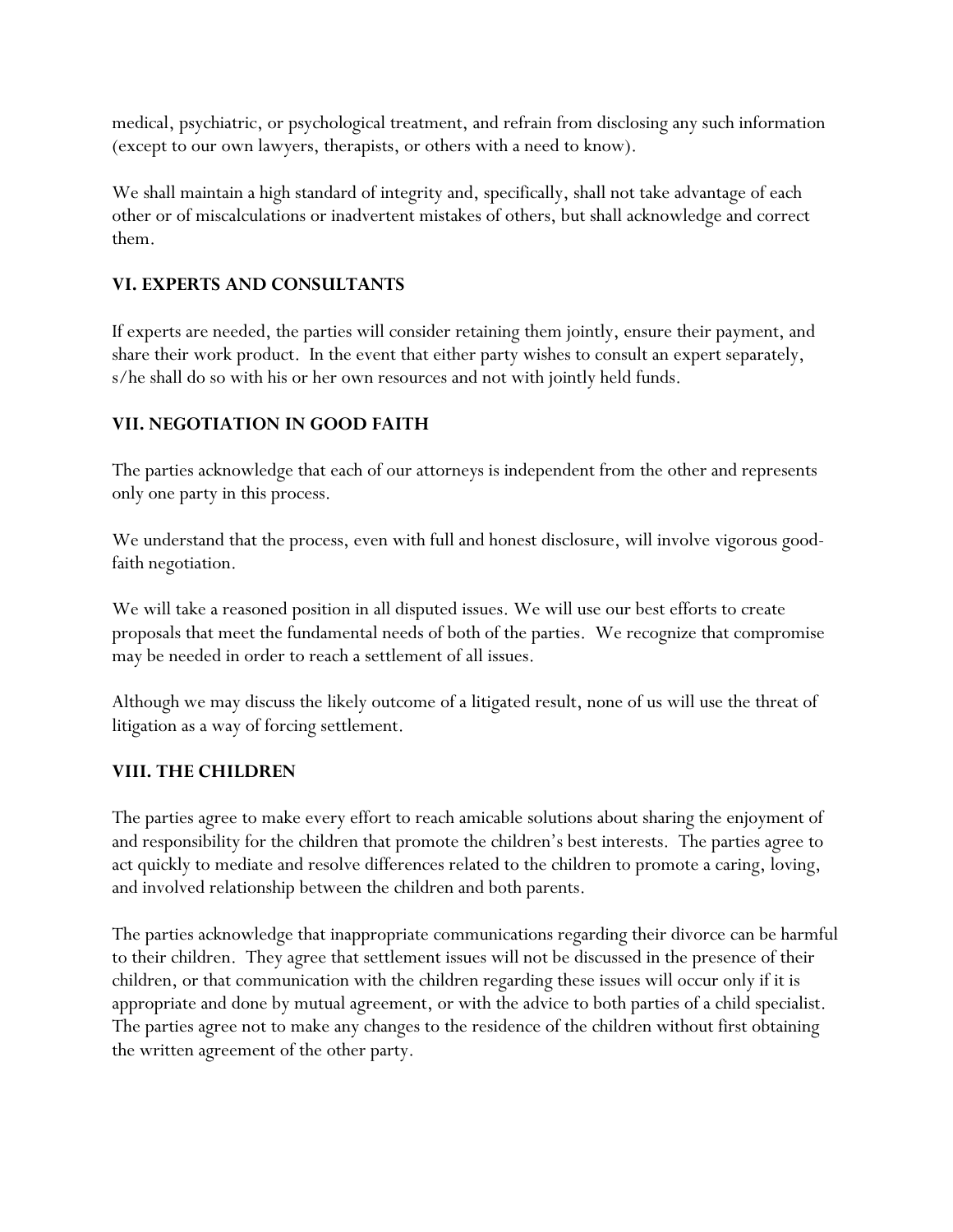#### **IX. CONFIDENTIALITY**

All communications exchanged within this process will be confidential and without prejudice. If subsequent litigation occurs, the parties mutually agree that (a) neither party will introduce as evidence in Court information disclosed to each other during this process, offers or proposals for settlement, or other statements by any of the parties to the process or their attorneys; and (b) neither party will subpoena the production at any Court proceedings of any notes, records, or documents in the lawyer's possession or in the possession of one of the consultants. However, non-privileged information which is independently obtained (i.e., not in this process) and admissible shall not be rendered confidential or inadmissible because it is referred to or produced in this process. In addition, neither party will offer as evidence the testimony of either attorney, nor will they subpoena either of the lawyers to testify, in connection with this matter.

#### **X. VOLUNTARY TERMINATION OF THIS PROCESS**

Either party may unilaterally and without cause terminate this process by giving written notice of such election to his or her attorney and the other party.

Either attorney may withdraw unilaterally from this process by giving fifteen (15) days written notice to his or her client and the other attorney. Notice of withdrawal of an attorney does not terminate this process; to continue the process, the Party whose attorney withdraws will seek to retain a new attorney who will agree in writing to be bound by this Agreement.

Upon termination of this process or withdrawal of either counsel, the withdrawing attorney will promptly cooperate to facilitate the transfer of the client's file and any information needed for continued representation of the client to successor counsel.

## **XI. ABUSE OF THE PROCESS**

We enter this process with the expectation of honesty and full disclosure in all dealings by all individuals involved in the spirit of collaboration.

Each party understands that his/her attorney will withdraw from our case as soon as possible upon learning that his or her client has failed to uphold this Agreement or acted so as to undermine or take unfair advantage of the process. Such failure or abuse of the process would include the withholding or misrepresentation of information, the secret disposition of marital property, the failure to disclose the existence or the true nature of assets and or obligations, or otherwise acting to undermine or take unfair advantage of this process.

#### **XII. PLEDGE**